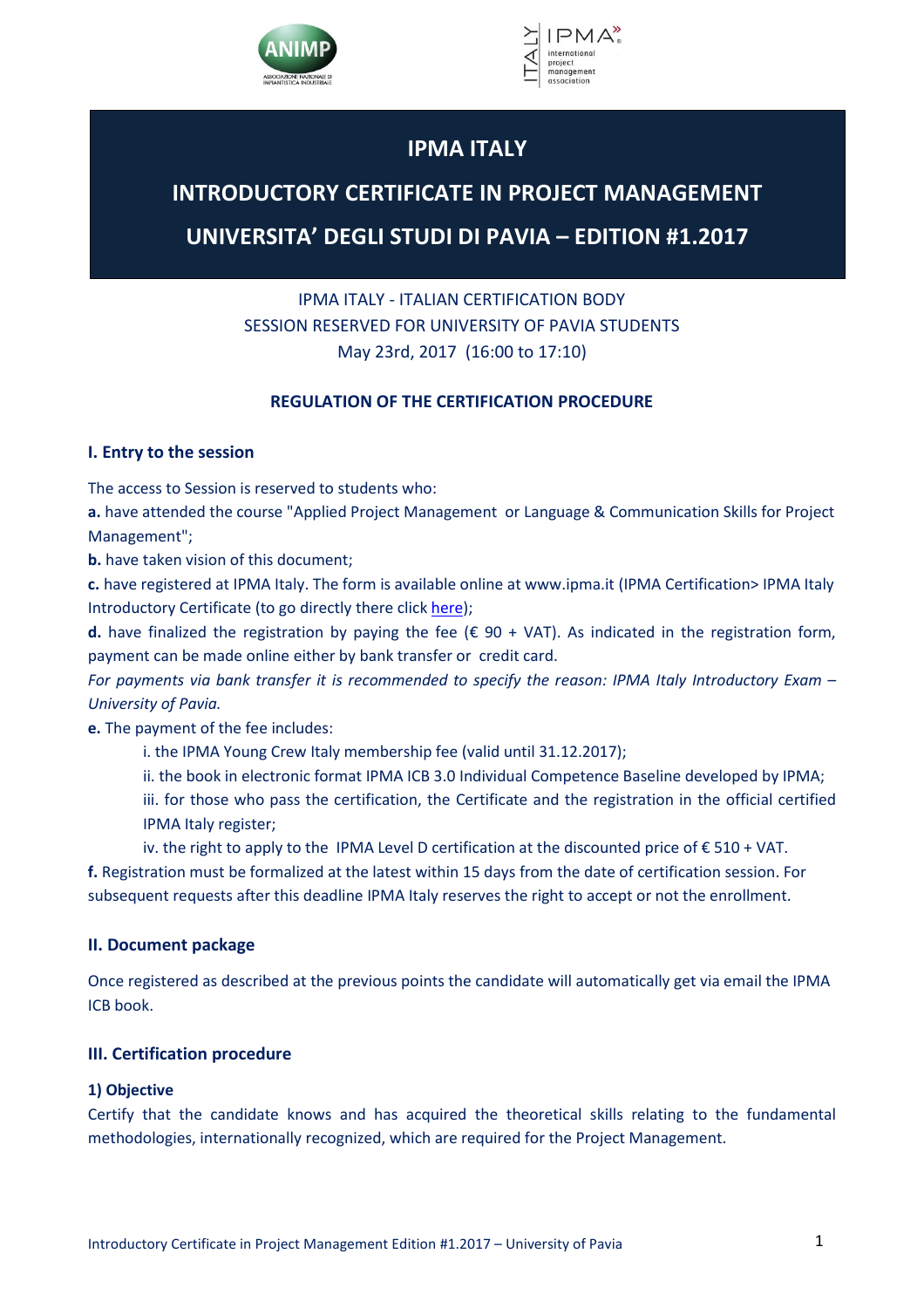



#### **2) Who is it for?**

The certification is aimed at those who are approaching the project management discipline and who have studied the basic methods for the conduct of the projects, either through participation in internal courses to companies, both for the students, by attending courses on Project Management within the various degree courses currently offered by Italian Universities.

#### **3) Certification Body**

Certification is carried by the IPMA - Italian Certification Body, accredited in Italy by the International Project Management Association for the Certification of project managers according to IPMA methodology

#### **4) Test Content**

The test aims to check the knowledge of the 20 "elements" which cover the Technical Project Management Skills described in the IPMA ICB book.

## **5) Official Certification Title**

"Introductory Certificate in Project Management"

## **PROCEDURE**

#### **6) The Process**

The examination process of certification is managed by the IPMA - Italian Certification Body. The entire evaluation process follows the general rules as set by IPMA for the Certification of Project Managers

#### **7) The Test**

The test is made up by 30 multiple choice questions prepared by an IPMA - Italian Certification Body accredited Assessor

#### **8) Rules**

The questions are given to the candidates in a paper format. Candidates can only use the provided sheets. Candidates are not allowed during the test to consult any documentation and are requested to switch off mobile phones and computers.

#### **9) Test duration**

The time available to candidates, to answer the 30 questions, is 70 minutes

#### **10) Surveillance**

The surveillance is in charge to the IPMA - Italian Certification Body officers

#### **11) Test evaluation**

The test evaluation is made by IPMA - Italian Certification Body officers

#### **12) Scoring**

The exam is passed if the candidate provides at least 20 correct answers to the 30 questions.